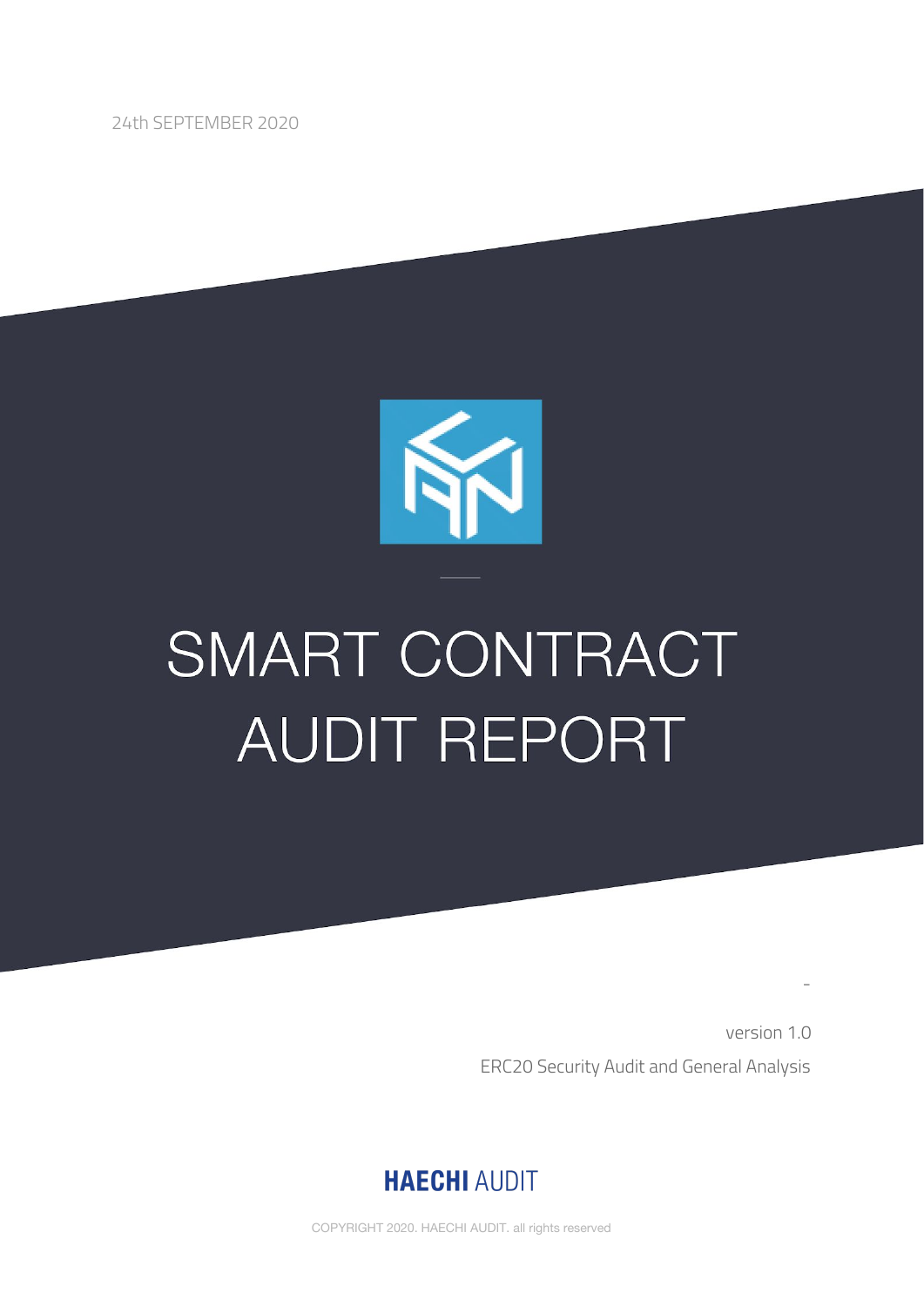# <span id="page-1-0"></span>**Table of Contents**

*0 Issues (0 Critical, 0 Major, 0 Minor) Found*

Table of [Contents](#page-1-0)

About [HAECHI](#page-2-0) AUDIT

01. [Introduction](#page-2-1)

02. [Summary](#page-4-0)

**[Issues](#page-4-1)** 

**[Notices](#page-4-2)** 

03. [Overview](#page-5-0)

[Contracts](#page-5-1) Subject to Audit

Key [Features](#page-5-2)

[Roles](#page-6-0)

**[Notice](#page-7-0)** 

Owner가 [Renounce](#page-7-1) 될 수 있습니다.

04. [Issues](#page-8-0) Found

05. [Disclaimer](#page-9-0)

[Appendix](#page-10-0) A. Test Results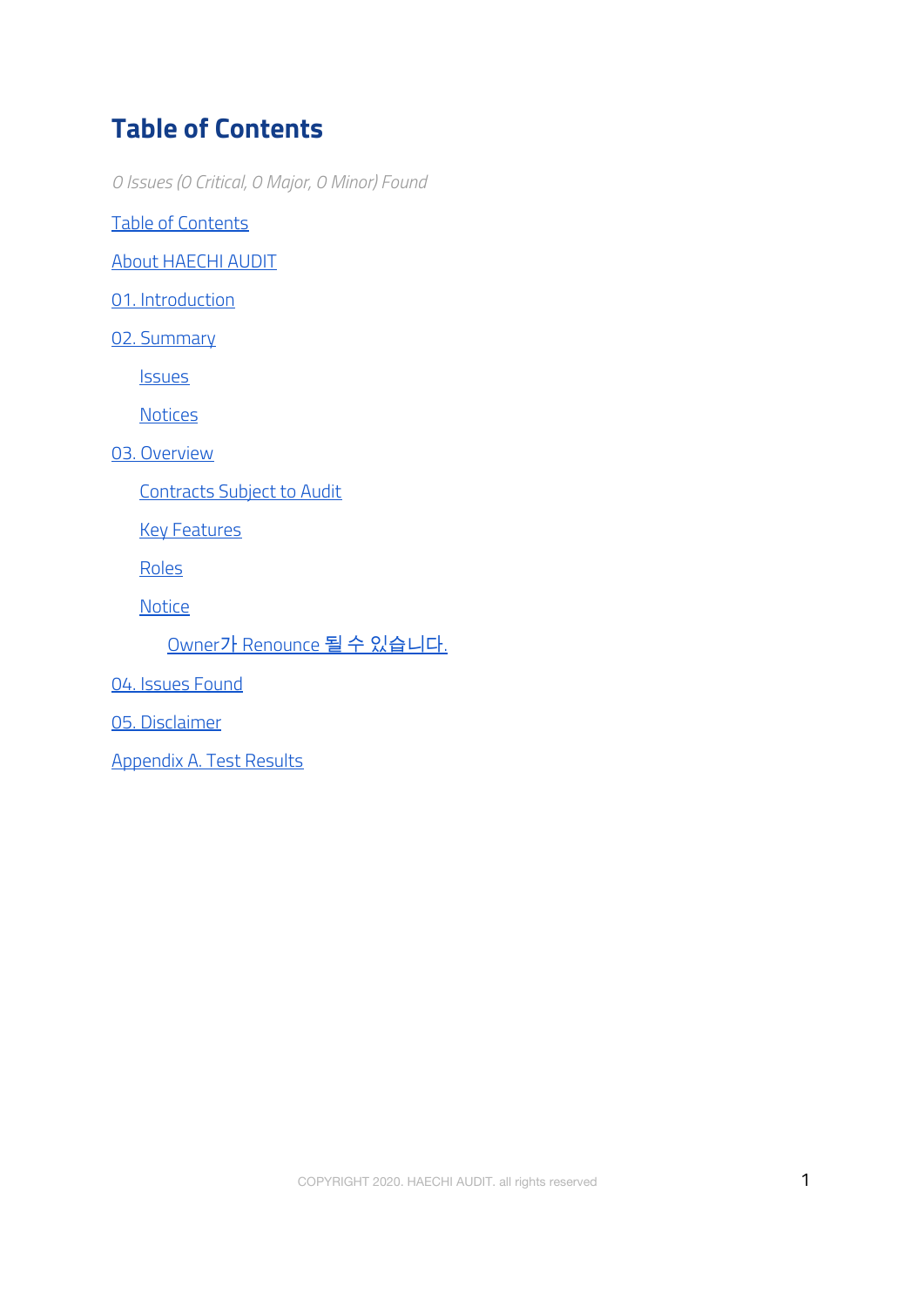## <span id="page-2-0"></span>**About HAECHI AUDIT**

HAECHI AUDIT은 글로벌 블록체인 업계를 선도하는 HAECHI LABS의 대표 서비스 중 하나로, 스마트 컨트랙트 보안 감사 및 개발을 전문적으로 제공합니다.

다년간 블록체인 기술 연구 개발 경험을 보유하고 있는 전문가들로 구성되어 있으며, 그 전문성을 인정받아 블록체인 기술 기업으로는 유일하게 삼성전자 스타트업 육성 프로그램에 선정된 바 있습니다. 또한, 이더리움 재단과 이더리움 커뮤니티 펀드로부터 기술 장려금을 수여받기도 하였습니다.

HAECHI AUDIT의 보안감사 보고서는 전세계 암호화폐 거래소들의 신뢰를 받고 있습니다. 실제로 많은 클라이언트들이 HAECHI AUDIT 스마트 컨트랙트 보안감사를 거친 후에, Huobi, OKEX, Upbit, Bithumb 등에 성공적으로 상장하였습니다.

대표적인 클라이언트 및 파트너사로는 글로벌 블록체인 프로젝트와 포춘 글로벌 500대 기업들이 있으며, 카카오의 자회사인 Ground X, Carry 프로토콜, Metadium, LG, 한화, 신한은행 등이 있습니다. 지금까지 약 60여곳 이상의 클라이언트를 대상으로 가장 신뢰할 수 있는 스마트 컨트랙트 보안감사 및 개발 서비스를 제공하였습니다.

<span id="page-2-1"></span>문의 : [audit@haechi.io](mailto:audit@haechi.io) 웹사이트 : audit.haechi.io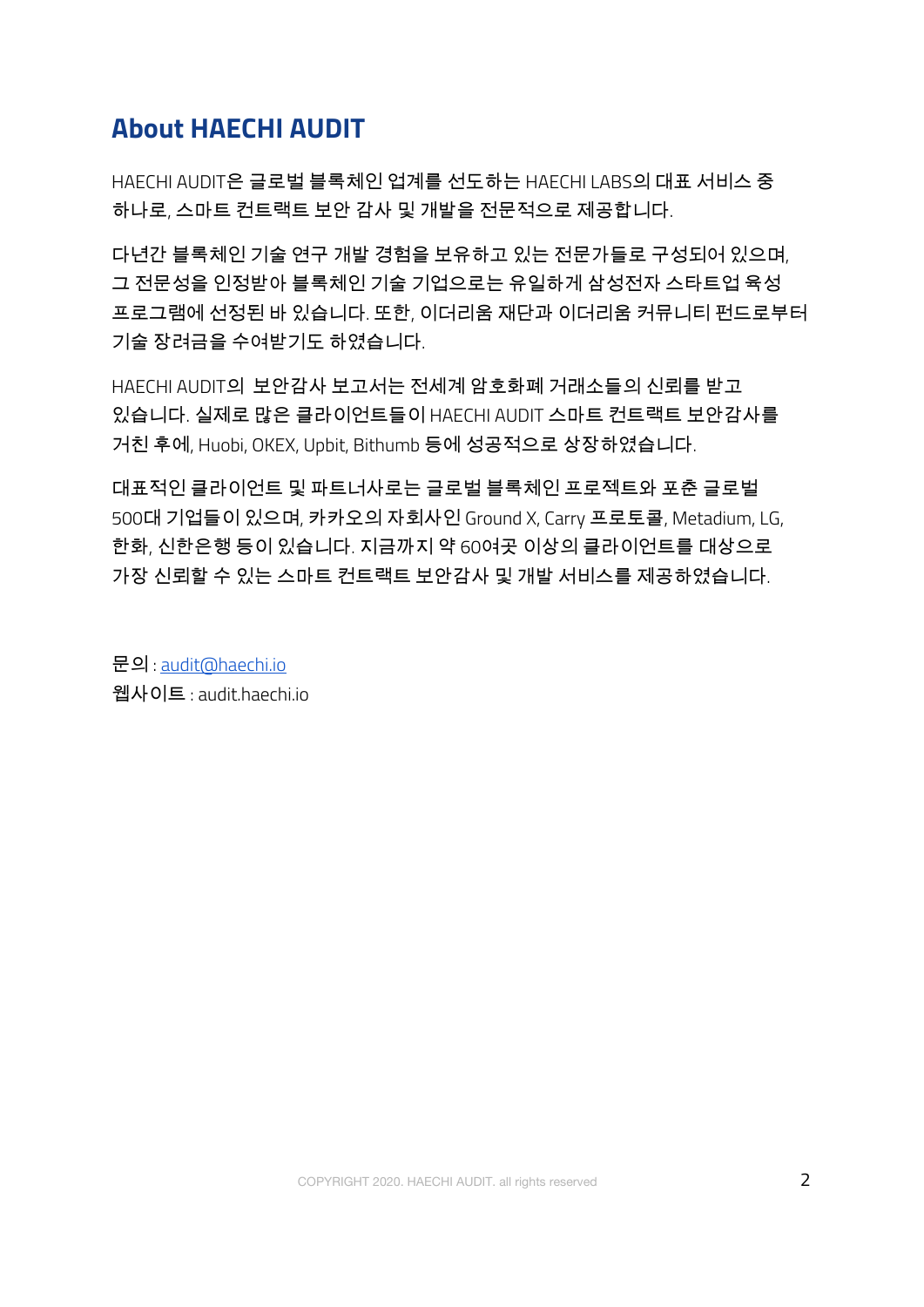## **01. Introduction**

본 보고서는 ANC 팀이 제작한 ANC 스마트 컨트랙트의 보안을 감사하기 위해 작성되었습니다. HAECHI AUDIT 는 ANC 팀이 제작한 스마트 컨트랙트의 구현 및 설계가 공개된 자료에 명시한 것처럼 잘 구현이 되어있고, 보안상 안전한지에 중점을 맞춰 감사를 진행했습니다.

발견된 이슈는 중요도 차이에 따라 <mark>, CRITICAL , MAJOR , MINOR , TIPS ㄹ</mark> 나누어집니다.

| <b>CRITICAL</b> | Critical 이슈는 광범위한 사용자가 피해를 볼 수 있는 치명적인 보안<br>결점으로 반드시 해결해야 하는 사항입니다. |
|-----------------|----------------------------------------------------------------------|
| <b>MAJOR</b>    | Major 이슈는 보안상에 문제가 있거나 의도와 다른 구현으로 수정이<br>필요한 사항입니다.                 |
| <b>MINOR</b>    | Minor 이슈는 잠재적으로 문제를 발생시킬 수 있으므로 수정이<br>요구되는 사항입니다.                   |
| <b>TIPS</b>     | Tips 이슈는 수정했을 때 코드의 사용성이나 효율성이 더 좋아질 수<br>있는 사항입니다.                  |

HAECHI AUDIT는 ANC 팀이 발견된 모든 이슈에 대하여 개선하는 것을 권장합니다.

이어지는 이슈 설명에서는 코드를 세부적으로 지칭하기 위해서 {파일 이름}#{줄 번호}, {컨트랙트 이름}#{함수/변수 이름} 포맷을 사용합니다. 예를 들면, *Sample.sol:20*은 Sample.sol 파일의 20번째 줄을 지칭하며, *Sample#fallback()* 는 Sample 컨트랙트의 fallback() 함수를 가리킵니다

보고서 작성을 위해 진행된 모든 테스트 결과는 Appendix에서 확인 하실 수 있습니다.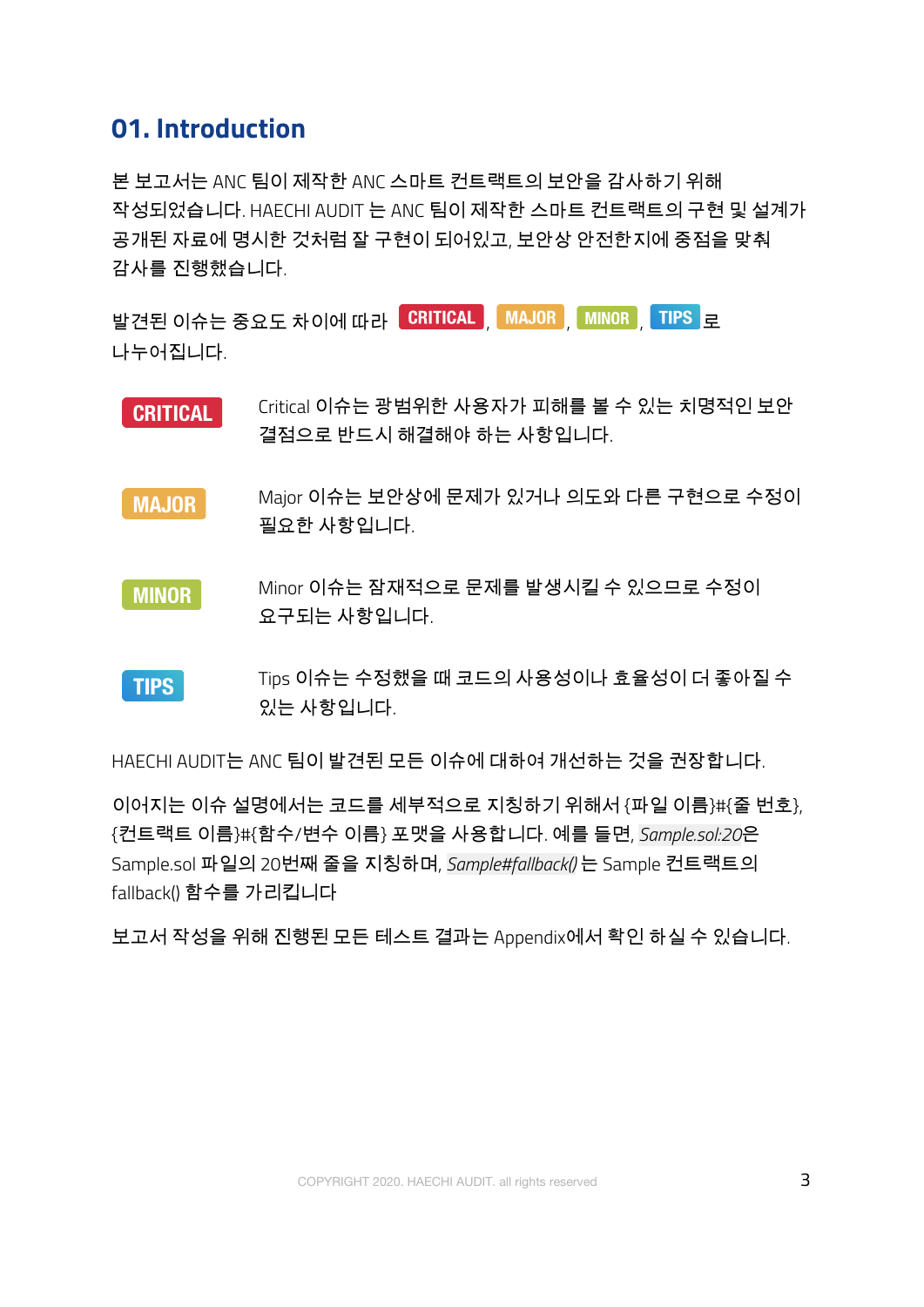# <span id="page-4-0"></span>**02. Summary**

Audit에 사용된 코드는 Etherscan (https://etherscan.io/address/0x0ead2331b8b5579d05f5c1ef61156cef7a82f86b#code) 에서 찾아볼 수 있습니다.

#### <span id="page-4-1"></span>**Issues**

HAECHI AUDIT에서는 Critical 이슈 0개, Major 이슈 0개, Minor 이슈 0개를 발견하였으며 수정했을 때 코드의 사용성이나 효율성이 더 좋아질 수 있는 사항들을 0개의 Tips 카테고리로 나누어 서술하였습니다.

#### <span id="page-4-2"></span>**Notices**

Notice는 스마트 컨트랙트 사용자와 운영자가 모두 사용상에 주의해야 할 점들 입니다. 이 파트에서는 ANC 팀에서 의도한 사항으로 확인된 이슈 또는 스마트 컨트랙트 코드가 아닌 외부 요인에 의해 발생할 수 있는 이슈를 다룹니다.

| Category | <b>Issue</b>              | <b>Status</b>      |  |
|----------|---------------------------|--------------------|--|
| Notice   | Owner가 Renounce 될 수 있습니다. | $(Noticed - v1.0)$ |  |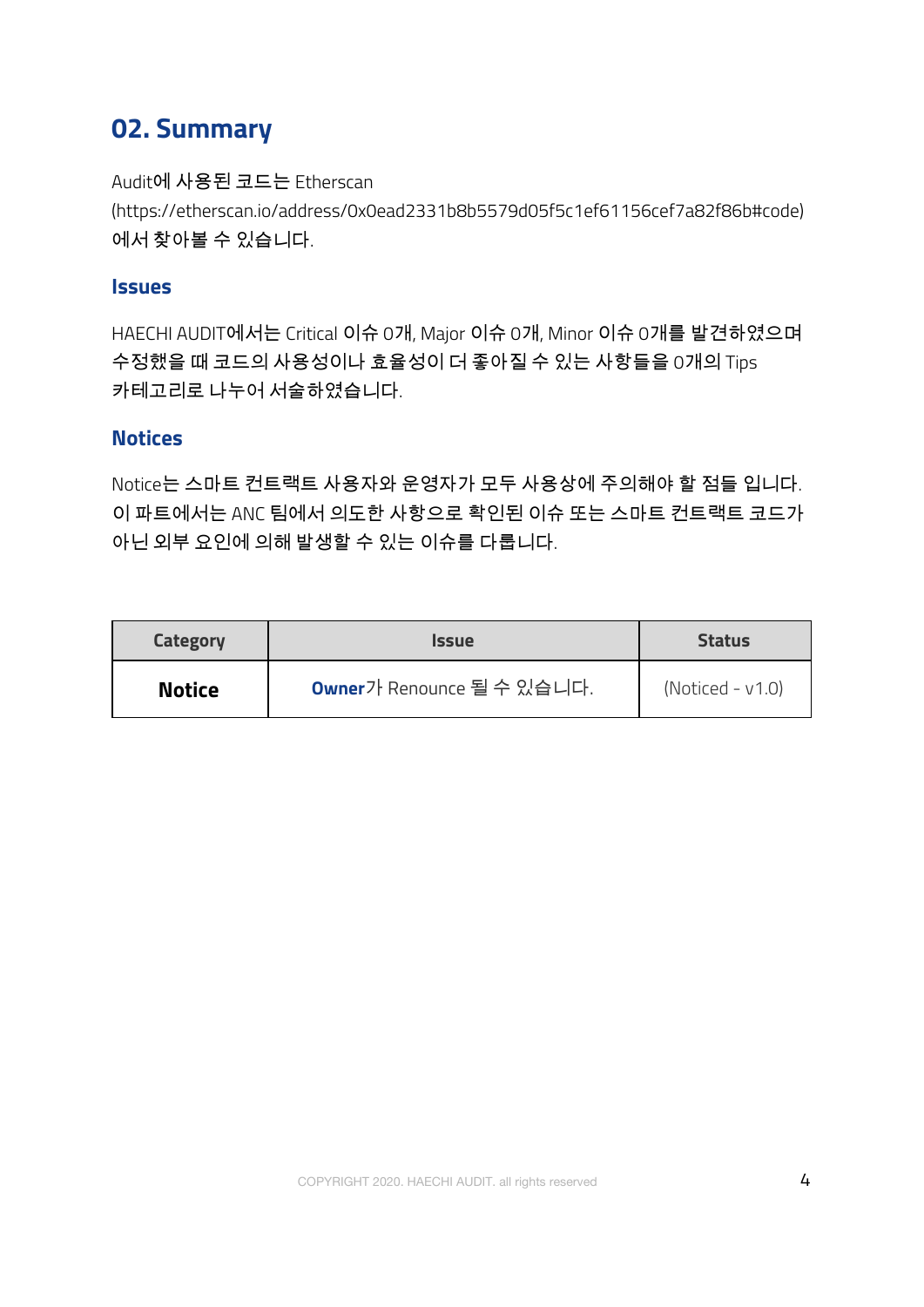# <span id="page-5-0"></span>**03. Overview**

## <span id="page-5-1"></span>**Contracts Subject to Audit**

- ERC20
- ERC20Burnable
- ERC20Lockable
- ANC
- Library
	- ‧ SafeMath
	- ‧ Freezable
	- ‧ Ownable
	- ‧ Pausable

### <span id="page-5-2"></span>**Key Features**

ANC 팀은 아래의 기능을 수행하는 ERC20 Smart contract를 구현하였습니다.

- 토큰 소각
- 계좌별 토큰 전송 제한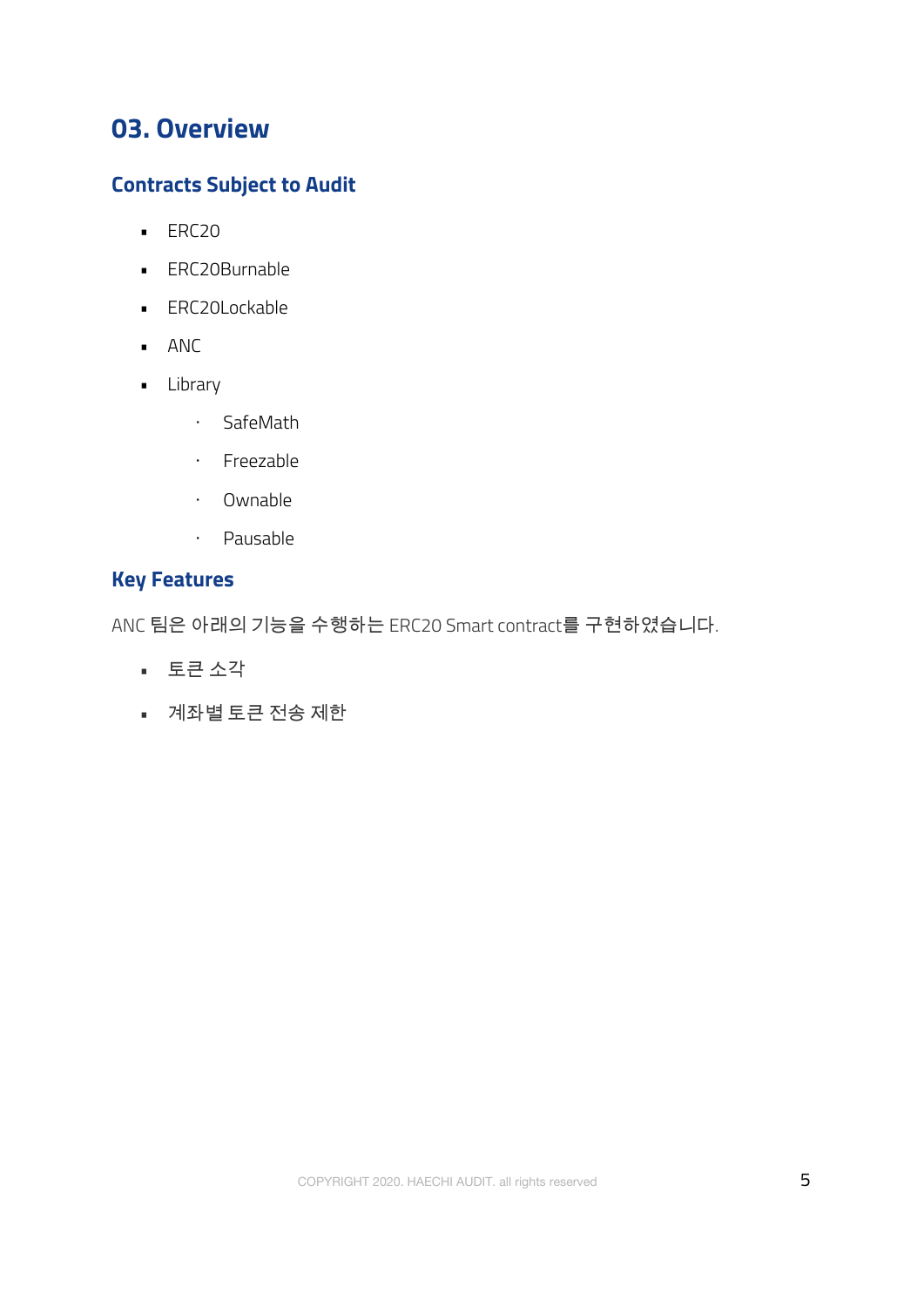## <span id="page-6-0"></span>**Roles**

ANC Smart contract에는 다음과 같은 권한이 있습니다.

#### • **Owner**

각 권한의 제어에 대한 명세는 다음과 같습니다.

| <b>Role</b> | <b>MAX</b> | <b>Addable</b> | <b>Deletable</b> | Transferable   Renouncable |  |
|-------------|------------|----------------|------------------|----------------------------|--|
| Owner       |            |                |                  |                            |  |

## 각 권한으로 접근 할 수 있는 기능은 다음과 같습니다.

| <b>Role</b>  | <b>Functions</b>                                                                                                                                                                                                        |  |  |  |  |
|--------------|-------------------------------------------------------------------------------------------------------------------------------------------------------------------------------------------------------------------------|--|--|--|--|
| <b>Owner</b> | ERC20Lockable#releaseLock()<br>ERC20Lockable#transferWithLockUp()<br>Freezable#freeze()<br>Freezable#unFreeze()<br>Pausable#pause()<br>Pausable#unPause()<br>Ownable#transferOwnership()<br>Ownable#renounceOwnership() |  |  |  |  |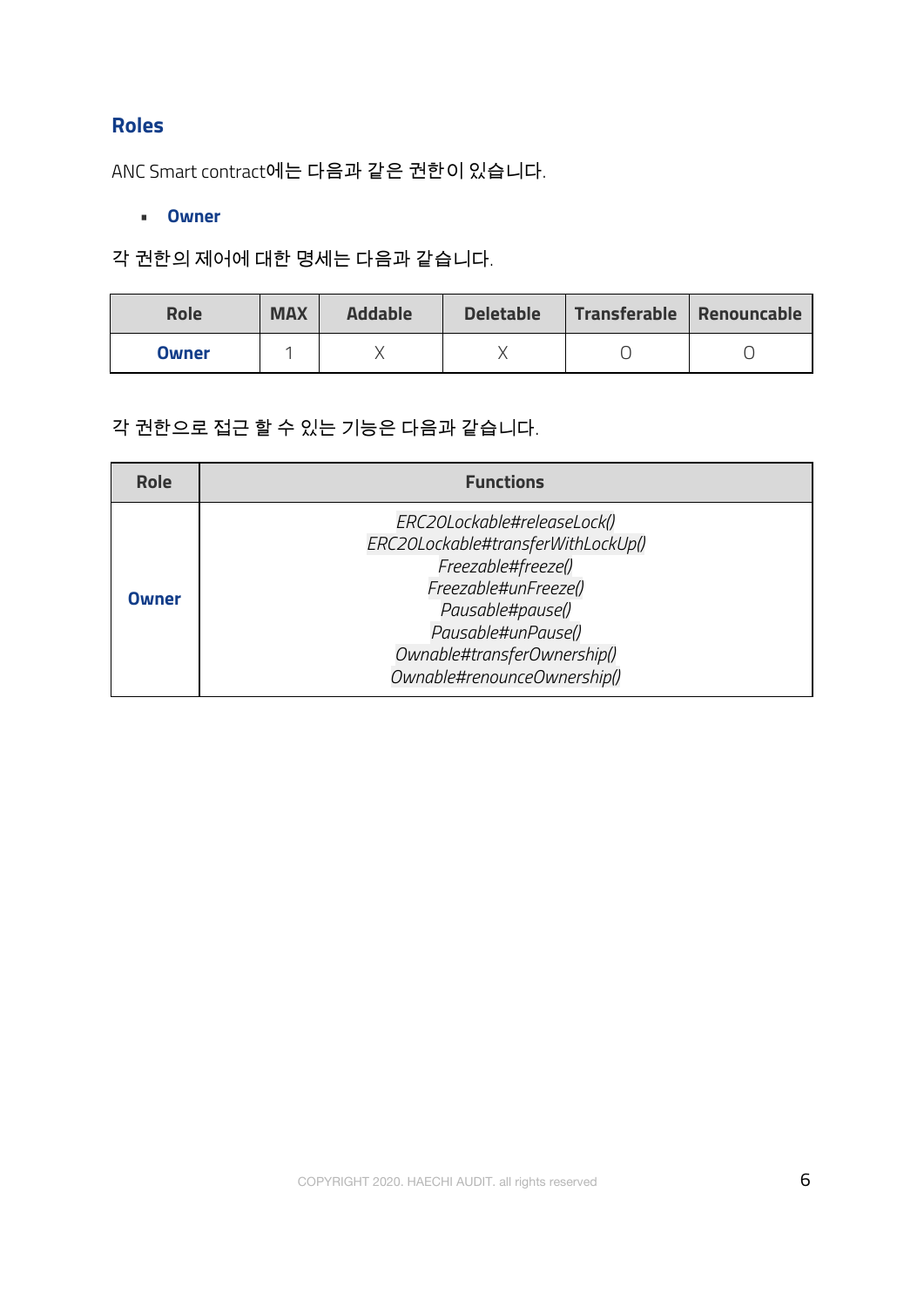## <span id="page-7-0"></span>**Notice**

# <span id="page-7-1"></span>**● Owner**가 **Renounce** 될 수 있습니다**.**

*Ownable#transferOwnership()*에서 ZERO\_ADDRESS를 입력하거나, *Ownable#renounceOwnership()*를 호출 하는 경우 **Owner**가 사라질 수 있으며 위 표에 명시된 **Owner**만 호출 할 수 있는 함수를 호출 할 수 없게 됩니다.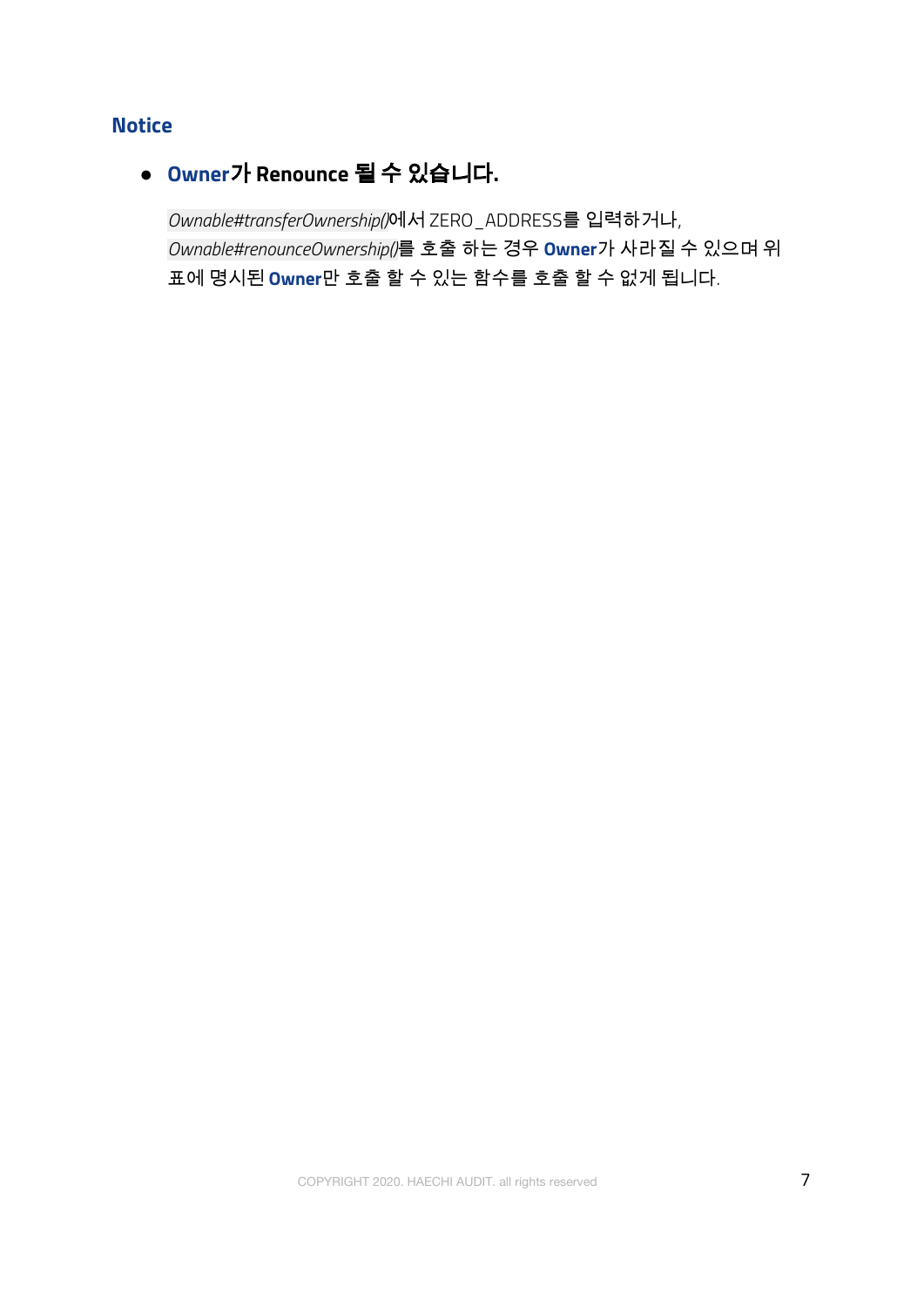# <span id="page-8-0"></span>**04. Issues Found**

발견된 이슈가 없습니다.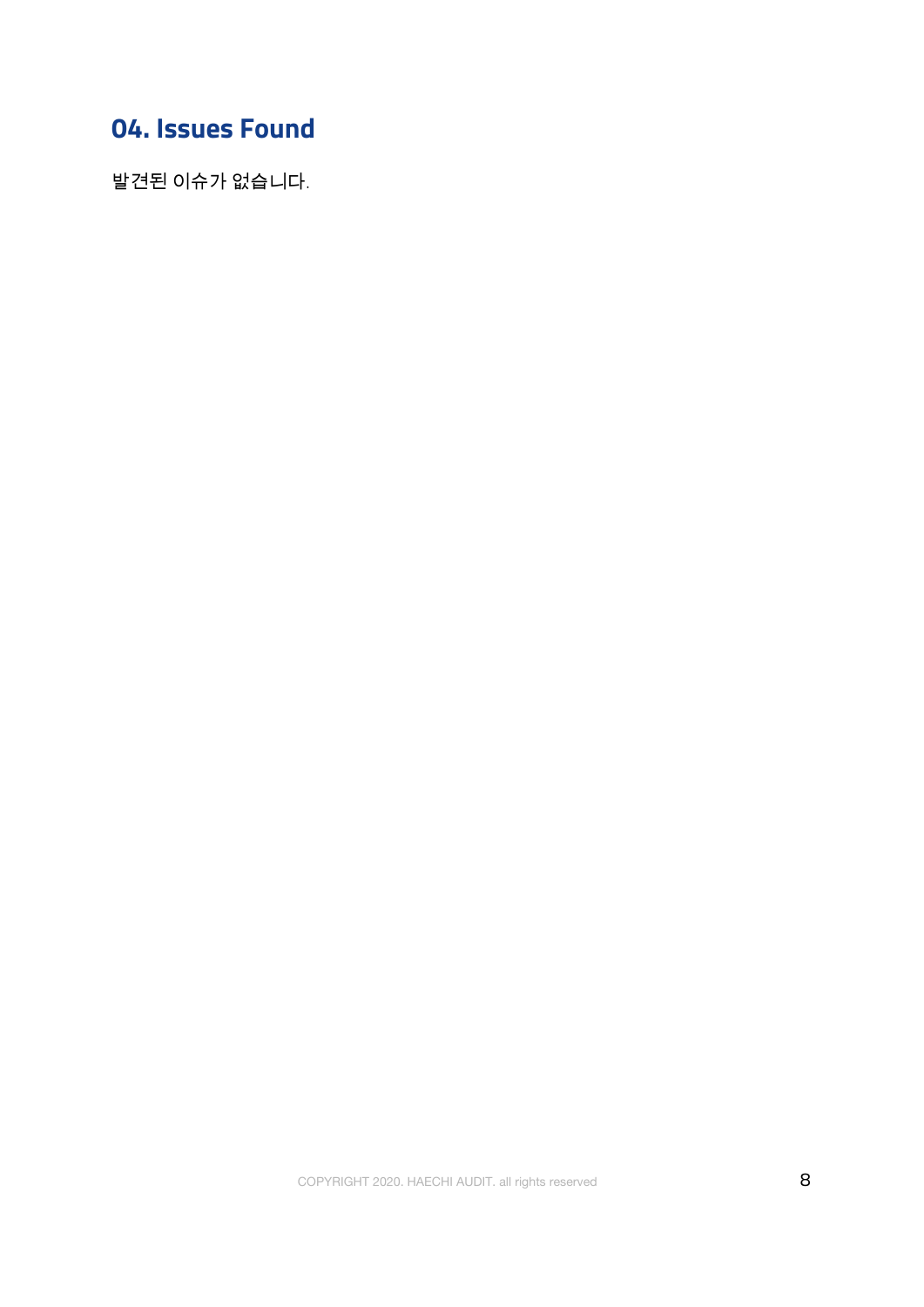## <span id="page-9-0"></span>**05. Disclaimer**

해당 리포트는 투자에 대한 조언, 비즈니스 모델의 적합성, 버그 없이 안전한 코드를 보증하지 않습니다. 해당 리포트는 알려진 기술 문제들에 대한 논의의 목적으로만 사용됩니다. 리포트에 기술된 문제 외에도 이더리움, 솔리디티 상의 결함 등 발견되지 않은 문제들이 있을 수 있습니다. 안전한 스마트 컨트랙트를 작성하기 위해서는 발견된 문제들에 대한 수정과 충분한 테스트가 필요합니다.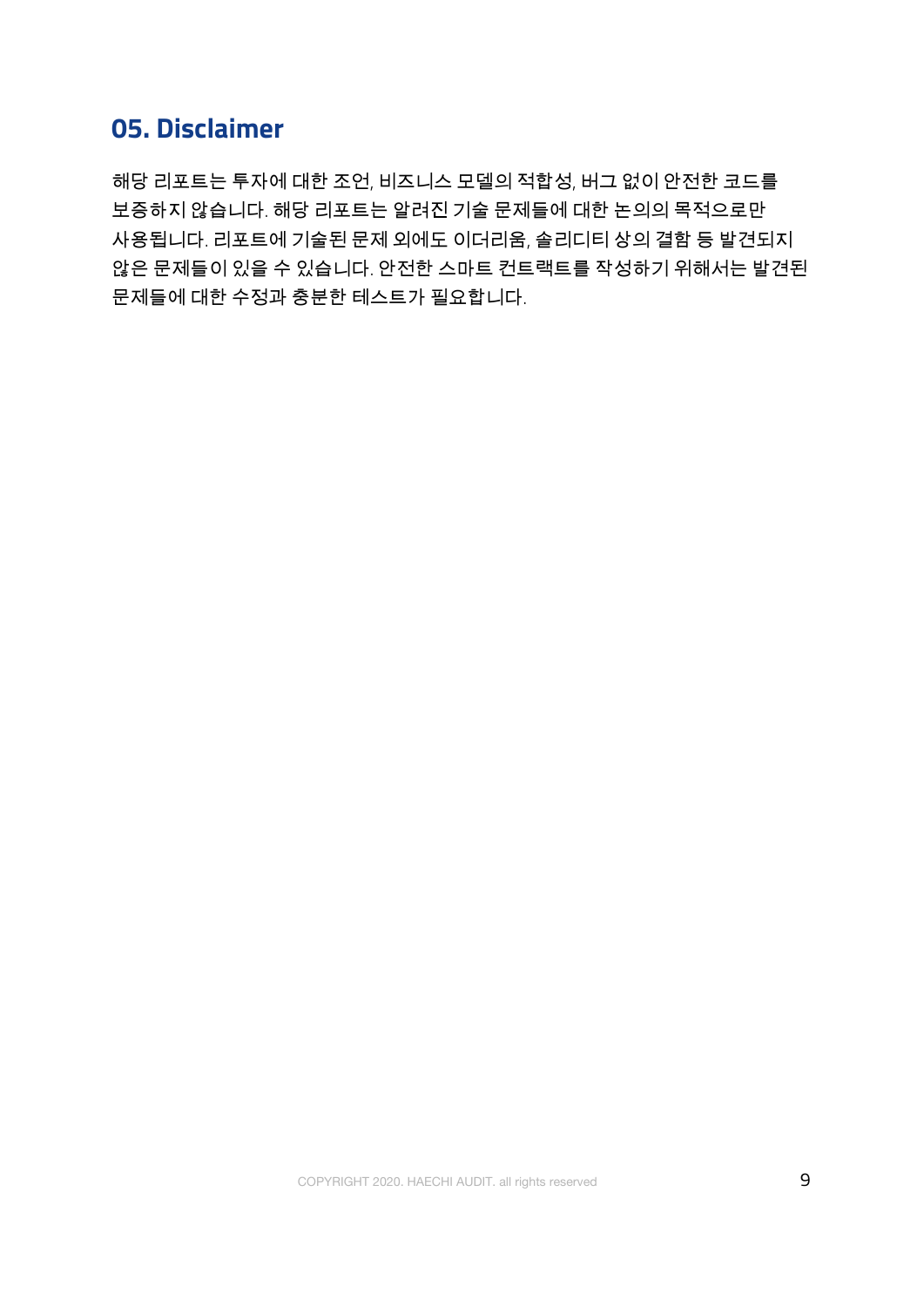# <span id="page-10-0"></span>**Appendix A. Test Results**

아래 결과는, 보안 감사 대상인 스마트 컨트랙트의 주요 로직을 커버하는 unit test 결과입니다. 붉은색으로 표시된 부분은 이슈가 존재하여 테스트에 통과하지 못한 테스트 케이스입니다.

| Contract: Pausable                                               |
|------------------------------------------------------------------|
| #freeze()                                                        |
| ✓ should fail if msg.sender is not owner (38ms)                  |
| valid case                                                       |
| ✔ target address freezed                                         |
| √ should emit Freeze event                                       |
| #unFreeze()                                                      |
| ✔ should fail if msg.sender is not owner                         |
| valid case                                                       |
| ✔ target address unfreezed                                       |
| √ should emit Unfreeze event                                     |
|                                                                  |
| Contract: Ownable                                                |
| #constructor()                                                   |
| √ should set owner to contract initializer                       |
| #owner()                                                         |
| √ should return appropriate owner                                |
| #renounceOwnership()                                             |
| √ should fail if msg.sender is not owner<br>valid case           |
|                                                                  |
| √ should emit OwnershipTransferred event                         |
| #transferOwnership()<br>√ should fail if msg.sender is not owner |
| √ should fail if newOwner is ZERO_ADDRESS                        |
| valid case                                                       |
| √ should emit OwnershipTransferred event                         |
| ✔ should set owner to newOwner                                   |
|                                                                  |
| Contract: Pausable                                               |
| #constructor()                                                   |
| √ should success construct contract (45ms)                       |
| after initialization                                             |
| #pause()                                                         |
| ✔ should fail when already paused (54ms)                         |
| √ should fail if msg.sender is not pauser                        |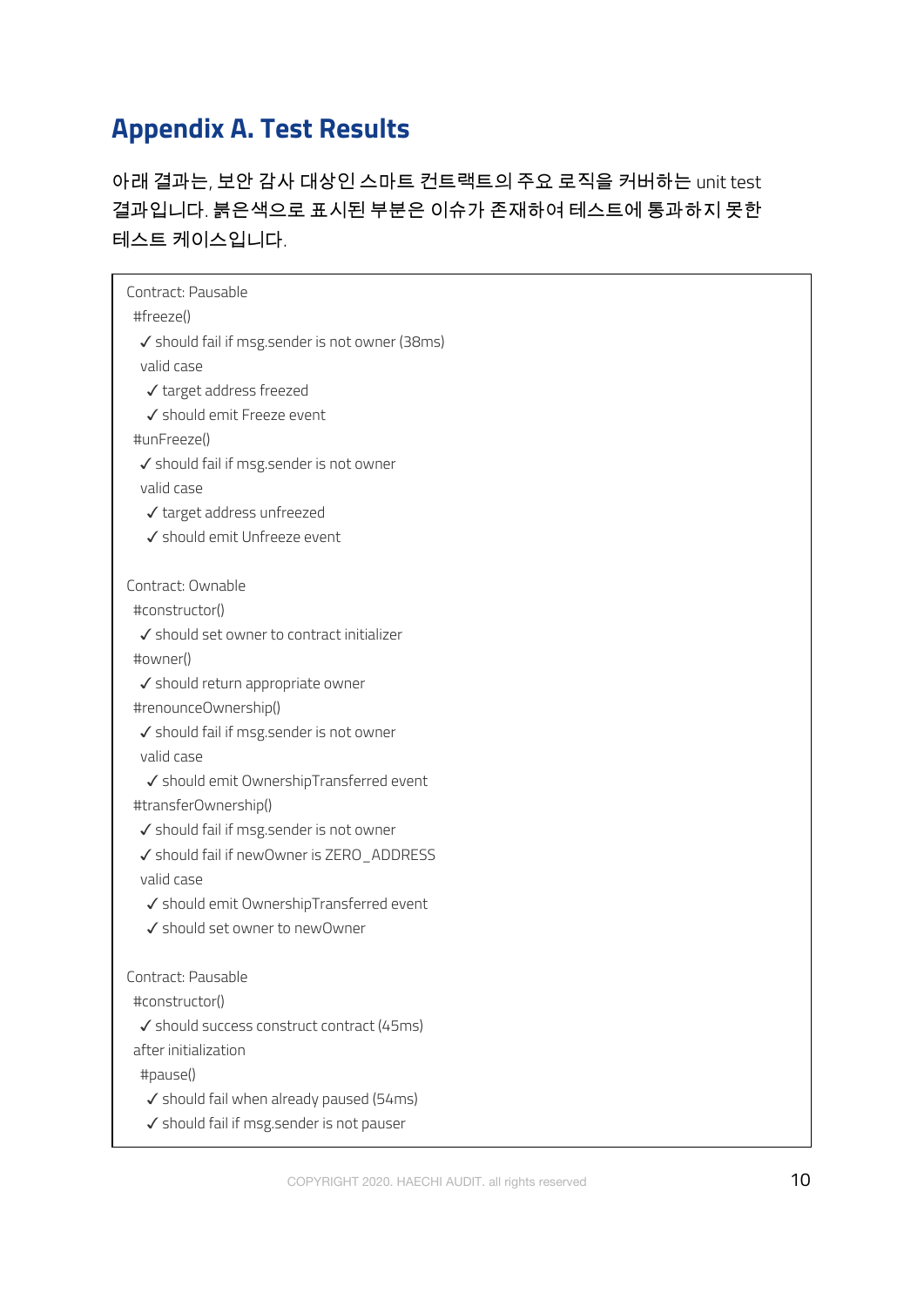✓ should emit Paused event for valid case #unPause()

✓ should fail when already unpaused

✓ should fail if msg.sender is not pauser (52ms)

✓ should emit Unpaused event for valid case (62ms)

Contract: SafeMath

#add()

✓ adds correctly

✓ reverts on addition overflow

#sub()

✓ subtracts correctly

✓ reverts if subtraction result would be negative

#mul()

✓ multiplies correctly

✓ multiplies by zero correctly

✓ reverts on multiplication overflow

#div()

✓ divides correctly

✓ divides zero correctly

✓ returns complete number result on non-even division

✓ reverts on divison by zero

#mod()

 $\checkmark$  reverts with a 0 divisor

modulos correctly

✓ when the dividend is smaller than the divisor

✓ when the dividend is equal to the divisor

✓ when the dividend is larger than the divisor

✓ when the dividend is a multiple of the divisor

Contract: ANCToken

#constructor()

✓ contract caller set to owner

✓ contract initializer's balance set to initial supply

✓ name, symbol, decimals set properly

ERC20 Spec

#transfer()

✓ should fail if recipient is ZERO\_ADDRESS

✓ should fail if sender's amount is lower than balance (38ms) modifiers

✓ should not work when frozen

modifiers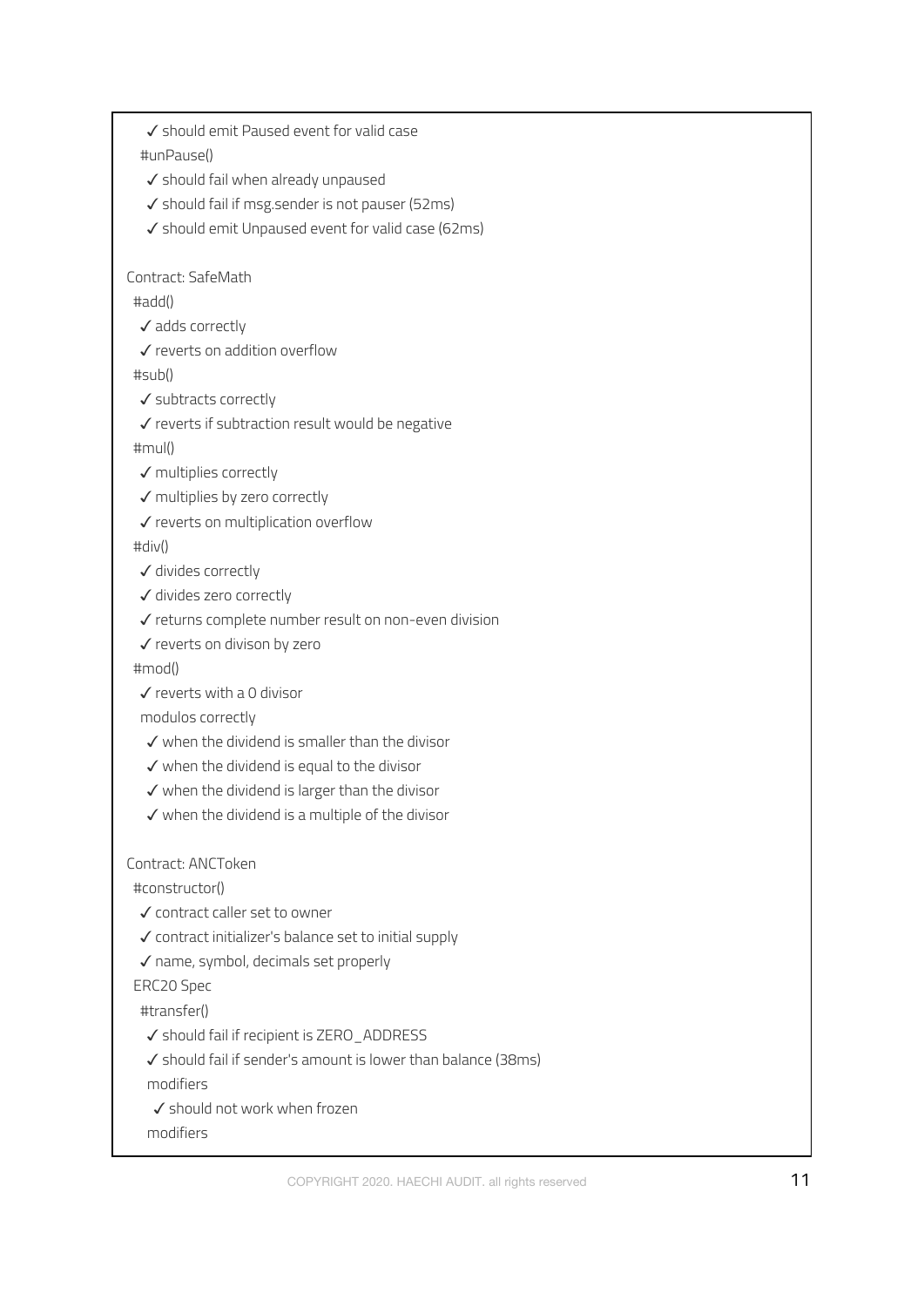✓ should not work when paused

modifiers

✓ should not be able to send more than user's unlocked balance (90ms)

when succeeded

✓ sender's balance should decrease

✓ recipient's balance should increase

✓ should emit Transfer event

#transferFrom()

- ✓ should fail if sender is ZERO\_ADDRESS
- ✓ should fail if recipient is ZERO\_ADDRESS (49ms)
- ✓ should fail if sender's amount is lower than transfer amount (56ms)
- ✓ should fail if allowance is lower than transfer amount (55ms)
- ✓ should fail even if try to transfer sender's token without approve process modifiers
- ✓ should not work when frozen

modifiers

✓ should not work when paused

modifiers

✓ should not be able to send more than user's unlocked balance (90ms)

when succeeded

- ✓ sender's balance should decrease
- ✓ recipient's balance should increase

✓ should emit Transfer event

- ✓ allowance should decrease
- ✓ should emit Approval event

#approve()

✓ should fail if spender is ZERO\_ADDRESS

valid case

- ✓ allowance should set appropriately
- ✓ should emit Approval event

ERC20Lockable Spec

#transferWithLockUp()

- ✓ should fail if locked is ZERO\_ADDRESS
- ✓ should fail if sender's amount is lower than balance
- ✓ should fail if try to lock with set due to past time

valid case

- ✓ sender's balance should decrease
- ✓ locked's balance should increase
- ✓ locked's total locked amount should increase
- ✓ locked's lock info update properly
- ✓ should emit Transfer event
- ✓ should emit Lock event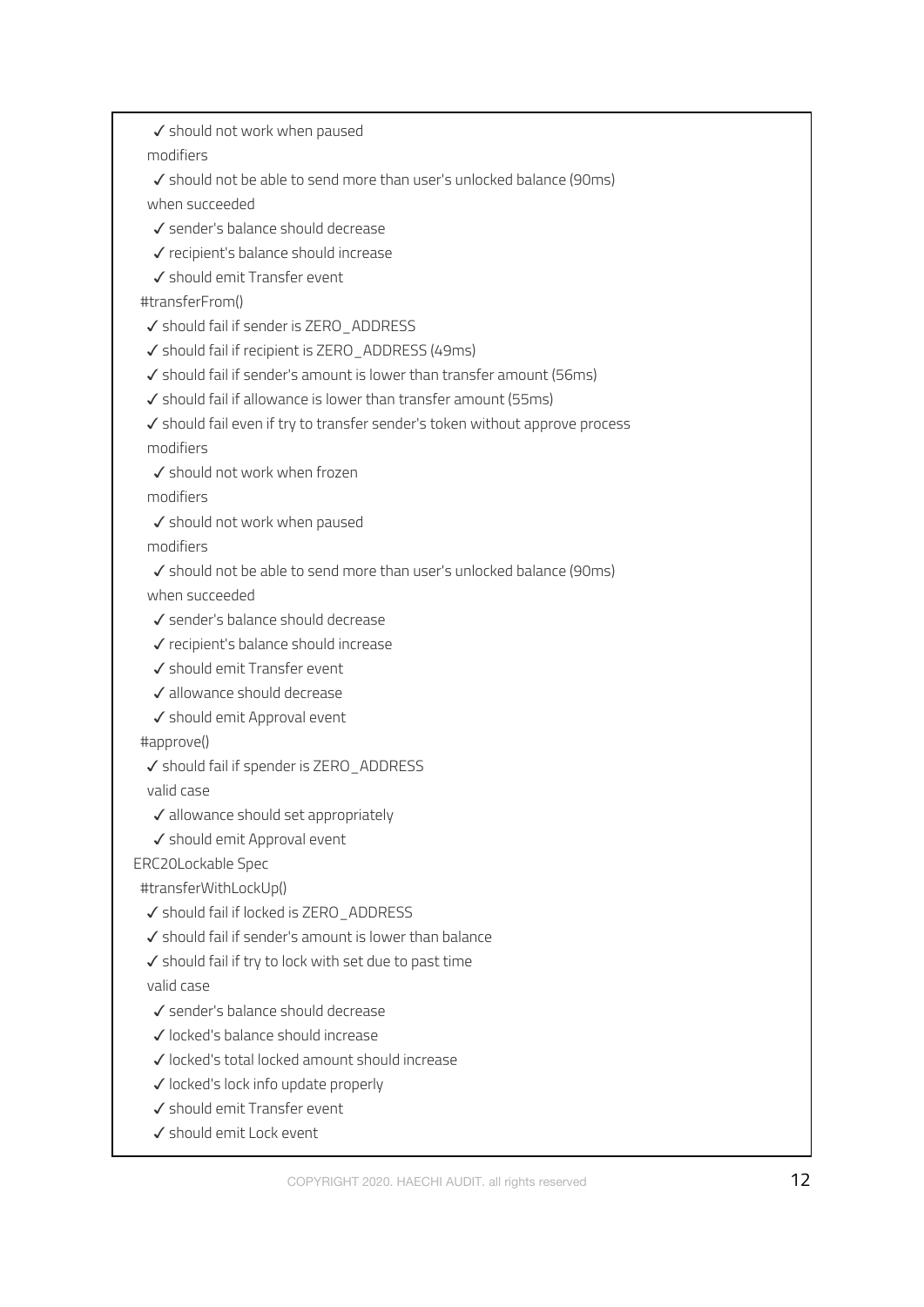#unlock()

✓ should fail if due is not passed (76ms)

valid case

- ✓ locked user's amount should increase amount of locked
- ✓ should delete lock information (60ms)
- ✓ should emit Unlock event

#unlockAll()

#### valid case

- ✓ locked user's amount should increase amount of locked
- ✓ should delete lock information (63ms)
- ✓ should be able to unlock all locks (76ms)
- ✓ should emit Unlock event

#### #releaseLock()

✓ should fail if msg.sender is not owner

valid case

- ✓ locked user's amount should not change
- ✓ should delete lock information
- ✓ should emit Unlock event
- ERC20Burnable Spec

#burn()

✓ should fail if overflows

modifiers

✓ should not work when paused

valid case

- ✓ totalSupply should decrease
- ✓ account's balance should decrease
- ✓ should emit Transfer event
- ✓ should emit Burn event

#burnFrom()

- ✓ should fail if account is ZERO\_ADDRESS
- ✓ should fail if account's amount is lower than burn amount (56ms)
- ✓ should fail if allowance is lower than burn amount (51ms)
- ✓ should fail even if try to burn account's this.token without approve process
- ✓ should fail when paused (65ms)

modifiers

✓ should not work when paused

valid case

- ✓ totalSupply should decrease
- ✓ account's balance should decrease
- ✓ should emit Transfer event
- ✓ allowance should decrease
- ✓ should emit Approval event